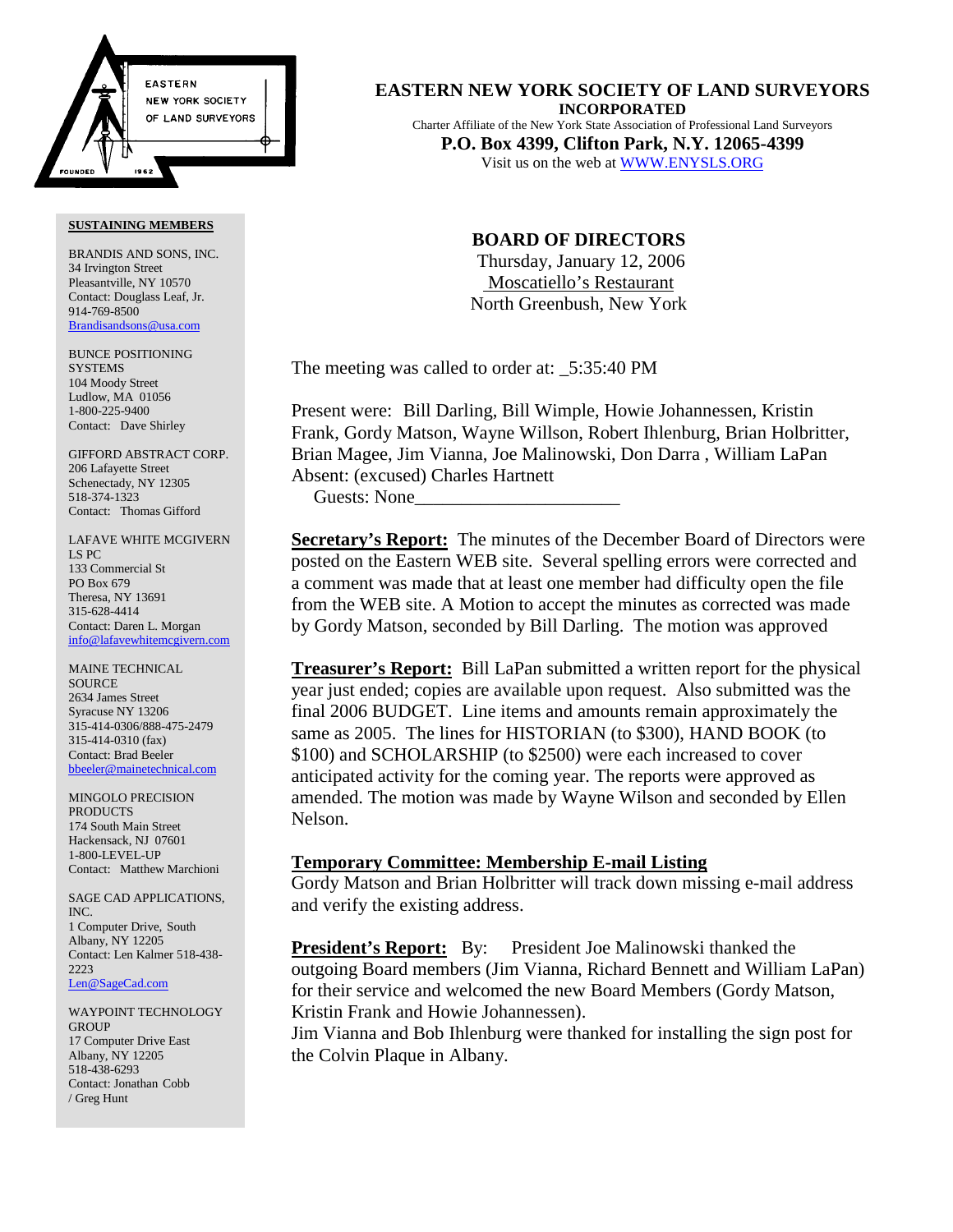BRANDIS AND SONS, INC. 34 Irvington Street Pleasantville, NY 10570 Contact: Douglass Leaf, Jr. 914-769-8500 Brandisandsons@usa.com

BUNCE POSITIONING **SYSTEMS** 104 Moody Street Ludlow, MA 01056 1-800-225-9400 Contact: Dave Shirley

GIFFORD ABSTRACT CORP. 206 Lafayette Street Schenectady, NY 12305 518-374-1323 Contact: Thomas Gifford

LAFAVE WHITE MCGIVERN LS PC 133 Commercial St PO Box 679 Theresa, NY 13691 315-628-4414 Contact: Daren L. Morgan info@lafavewhitemcgivern.com

MAINE TECHNICAL **SOURCE** 2634 James Street Syracuse NY 13206 315-414-0306/888-475-2479 315-414-0310 (fax) Contact: Brad Beeler bbeeler@mainetechnical.com

MINGOLO PRECISION **PRODUCTS** 174 South Main Street Hackensack, NJ 07601 1-800-LEVEL-UP Contact: Matthew Marchioni

SAGE CAD APPLICATIONS, INC. 1 Computer Drive, South Albany, NY 12205 Contact: Len Kalmer 518-438- 2223 Len@SageCad.com

WAYPOINT TECHNOLOGY **GROUP** 17 Computer Drive East Albany, NY 12205 518-438-6293 Contact: Jonathan Cobb / Greg Hunt

The list of committees and committee assignments was passed around and CHAIRS appointed. The membership is asked to volunteer and sign up for at least one committee.

The 2006 Conference reports record attendance and the exhibits hall has been sold out. The Million Dollar Auction and Bargain Bucks program was discussed. A reported 400+ will attend the Gala Banquet a high percentage of new members will be attending the New Members Breakfast.

Eastern' membership was reported at 169 members which makes Eastern the largest district within the State Society. Joe expressed the opinion that Eastern should try to elect one of our members to the Societies State Board.

The list of delinquent dues payers was circulated and Board members will follow up with phone calls to these members.

The WEB site committee will be changed from a TEMPORARY committee to a STANDING committee.

The passing of Chester (Chet) Graminski was announced and the ill health of Bill Shover noted. It was decided that the general membership will have the opportunity to donate to his medical fund by "passing the hat" at the dinner meeting. Members not in attendance at the dinner meeting can send a check to our SUNSHINE fund to the Eastern PO Box 7399, Clifton Park, NY 12065-4399.

# **Executive Vice-President's Report:** Ellen Nelson – NO REPORT

## **Vice-President's Report:** Bill Darling -NO REPORT

## **COMMITTEE REPORTS:**

STANDING COMMITTEES -----

Legislative Committee: Ellen Nelson

The next Legislative Committee meeting will be February 03, 2006 at Headquarters.

The Committee has received approximately four complaints about the format of the recently passed Monumentation Bill.

Scholastic Development: Brian Holbritter --- Twenty-eight students were interviewed for various scholarship awards at Paul Smith, Alfred, and Wanakeena. The winners have been notified and invited to the Annual Conference where the announcement will be made and plaques awarded.

Brian Holbritter has TRIG-STAR application forms. Contact him for additional information. He again stressed the importance of trying to expand this program within the area schools. He noted that it is not

# **EASTERN NEW YORK SOCIETY OF LAND SURVEYORS, INC.**

| President: Joseph G. Malinowski                                  | Joseph Malinowski      | 2007 | <b>Bill Darling</b>     | 2008 | <b>Don Darrah</b>                        | 2009 |  |  |  |
|------------------------------------------------------------------|------------------------|------|-------------------------|------|------------------------------------------|------|--|--|--|
| <b>Executive Vice-President: Bill Darling</b>                    | <b>Ellen Nelson</b>    | 2007 | <b>Charlie Hartnett</b> | 2008 | C. Howard Johannessen                    | 2009 |  |  |  |
| Vice-President: William Whimple                                  | <b>William Whimple</b> | 2007 | <b>Robert Ihlenburg</b> | 2008 | <b>Gordon Matson</b>                     | 2009 |  |  |  |
| Secretary: Robert J. Ihlenburg                                   | Kurt Heiss             | 2007 | <b>Wavne Willson</b>    | 2008 | <b>Kristin Frank</b>                     | 2009 |  |  |  |
| Treasurer: William S. LaPan                                      |                        |      |                         |      | <b>Past President - Brian Holbritter</b> |      |  |  |  |
| <u>ממקמים ובאינו יותר בית הריים היום ויותר בית היום ומונים ו</u> |                        |      |                         |      |                                          |      |  |  |  |

**Director N.Y. State Assoc. of Professional Land Surveyors - Joseph Malinowski (518) 371-0799 Director N.Y. State Assoc. of Professional Land Surveyors - Bill Darling (518) 279-9726** President's Address - 1279 Van Antwerp Road, Schenectady, NY 12309 jmalinowski@mjels.com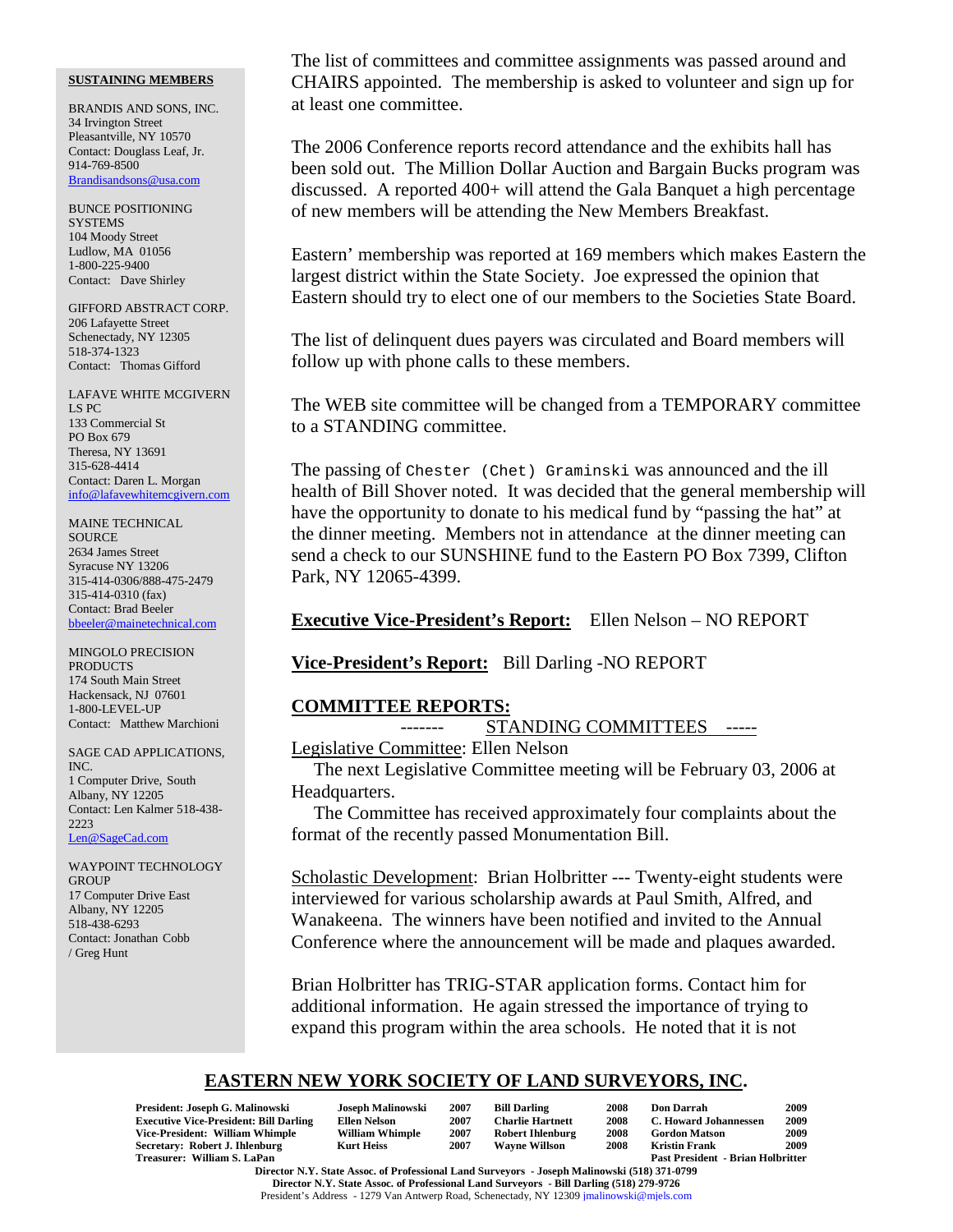BRANDIS AND SONS, INC. 34 Irvington Street Pleasantville, NY 10570 Contact: Douglass Leaf, Jr. 914-769-8500 Brandisandsons@usa.com

BUNCE POSITIONING **SYSTEMS** 104 Moody Street Ludlow, MA 01056 1-800-225-9400 Contact: Dave Shirley

GIFFORD ABSTRACT CORP. 206 Lafayette Street Schenectady, NY 12305 518-374-1323 Contact: Thomas Gifford

LAFAVE WHITE MCGIVERN LS PC 133 Commercial St PO Box 679 Theresa, NY 13691 315-628-4414 Contact: Daren L. Morgan info@lafavewhitemcgivern.com

MAINE TECHNICAL **SOURCE** 2634 James Street Syracuse NY 13206 315-414-0306/888-475-2479 315-414-0310 (fax) Contact: Brad Beeler bbeeler@mainetechnical.com

MINGOLO PRECISION **PRODUCTS** 174 South Main Street Hackensack, NJ 07601 1-800-LEVEL-UP Contact: Matthew Marchioni

SAGE CAD APPLICATIONS, INC. 1 Computer Drive, South Albany, NY 12205 Contact: Len Kalmer 518-438- 2223 Len@SageCad.com

WAYPOINT TECHNOLOGY **GROUP** 17 Computer Drive East Albany, NY 12205 518-438-6293 Contact: Jonathan Cobb / Greg Hunt

necessary to follow the scheduled national time line (March testing date) if it means an additional opportunity to show the practical application mathematics to the surveying profession.

Scholarship: Ellen Nelson

Continuing Education: Chuck Lent/Jody Lounsbury The committee is still holding books from the Falls seminar and has not received the final invoice from the presenter.

Program: Bill Whimple – The March 2006 meeting will be Paul Smith's night. Kristin Frank and Brian Holbritter will call the School to confirm. The chair asked for ideas and topics for future meetings. One possible topic was Railroad Safety.

Membership: Ellen Nelson --The committee will review and explore ways to get more e-mail address.

Public Relations: Jim Vianna, Wayne Willson-- The February Home Show sign up sheet is ready and was passed on to the other Directors. Dates are February 10 through February 13.

Ethics & Business Practice: Don Darrah NO REPORT

Constitution & By-laws: NO REPORT

Finance: NO REPORT

Technical information: This committee needs a chair and general members.

### TEMPORARY COMMITTEES

Website: Kurt Heiss Ellen Nelson-- : With the increased use of our WEB site and under the direction of the President, this committee will become a STANDING committee. The constitution and By-Laws committer was asked to see if and how this can be done. (Will the by-laws have to be changed?)

Another announcement was made for old and past historical records that will be scanned into and archival computer format. Contact Hurt Heiss as soon as possible

Nominating: NO REPORT

# **EASTERN NEW YORK SOCIETY OF LAND SURVEYORS, INC.**

| President: Joseph G. Malinowski<br><b>Executive Vice-President: Bill Darling</b><br>Vice-President: William Whimple<br>Secretary: Robert J. Ihlenburg<br>Treasurer: William S. LaPan | Joseph Malinowski<br>Ellen Nelson<br><b>William Whimple</b><br><b>Kurt Heiss</b> | 2007<br>2007<br>2007<br>2007 | <b>Bill Darling</b><br><b>Charlie Hartnett</b><br><b>Robert Ihlenburg</b><br><b>Wavne Willson</b> | 2008<br>2008<br>2008<br>2008 | Don Darrah<br><b>C. Howard Johannessen</b><br><b>Gordon Matson</b><br><b>Kristin Frank</b><br><b>Past President - Brian Holbritter</b> | 2009<br>2009<br>2009<br>2009 |
|--------------------------------------------------------------------------------------------------------------------------------------------------------------------------------------|----------------------------------------------------------------------------------|------------------------------|---------------------------------------------------------------------------------------------------|------------------------------|----------------------------------------------------------------------------------------------------------------------------------------|------------------------------|
|                                                                                                                                                                                      |                                                                                  |                              |                                                                                                   |                              |                                                                                                                                        |                              |

**Director N.Y. State Assoc. of Professional Land Surveyors - Joseph Malinowski (518) 371-0799 Director N.Y. State Assoc. of Professional Land Surveyors - Bill Darling (518) 279-9726** President's Address - 1279 Van Antwerp Road, Schenectady, NY 12309 jmalinowski@mjels.com